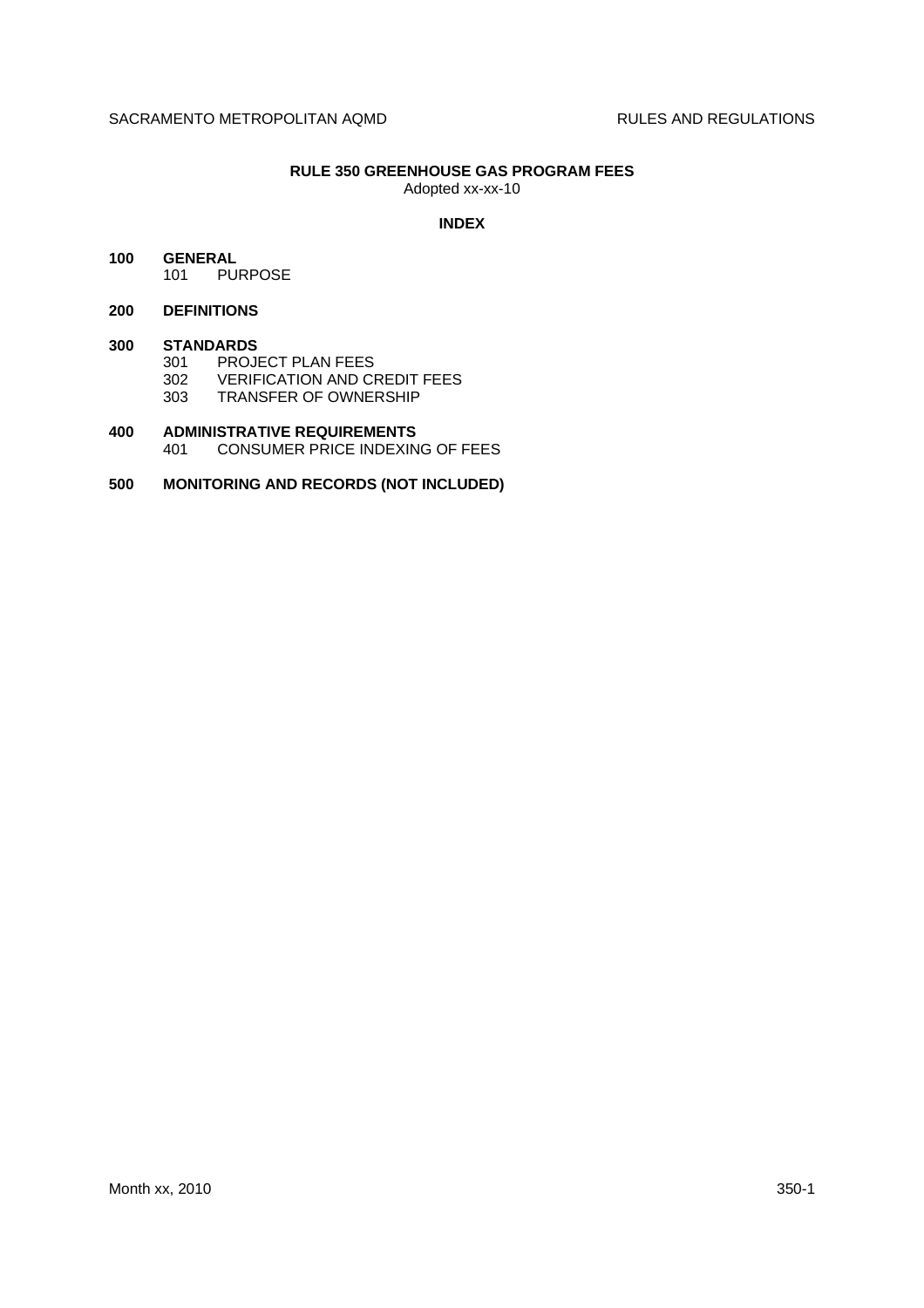#### SACRAMENTO METROPOLITAN AOMD **RULES AND REGULATIONS**

# **100 GENERAL**

- 101 **PURPOSE:** To establish fees to recover the cost to implement and administer greenhouse gas emission reduction programs pursuant to Rule 250, SACRAMENTO CARBON EXCHANGE PROGRAM, including, but not limited to, review and evaluation of project plans, verification of emission reductions, issuance of certified carbon credits, and maintenance of the credit registry.
- **200 DEFINITIONS**: The terms used in this rule are defined in Rule 250, SACRAMENTO CARBON EXCHANGE PROGRAM.

#### **300 STANDARDS**

#### 301 **PROJECT PLAN FEES**

- 301.1 Upon submitting a Project Plan for voluntary GHG emission reductions pursuant to Rule 250, SACRAMENTO CARBON EXCHANGE PROGRAM, the applicant shall pay an initial Project Plan fee to recover the District's cost to evaluate the Project Plan. The initial Project Plan fee shall be \$960 for each Project Plan. Any Project Plan submitted without the initial Project Plan fee shall be returned to the applicant.
- 301.2 Within 30 days of submitting a Project Plan, the Air Pollution Control Officer may notify the applicant that, due to the complexity of the Project Plan, the evaluation will exceed 5 hours and/or may require the use of a contractor. In such case, an additional fee for the Project Plan evaluation shall be based on the actual hours spent by District Staff at a rate of \$192 per hour and on the actual cost of a contractor, if applicable, for evaluating and approving the Project Plan. The applicant shall deposit fees that represent the estimated cost of evaluating and approving the Project Plan. The applicant may request a conference with the Air Pollution Control Officer to review the cost estimate. The applicant may propose to provide additional information with the Project Plan that would reduce the costs in reviewing the Project Plan.
- 301.3 The applicant shall pay a fee for actual hours spent by District Staff and/or the actual cost of a contractor in preparing documents required by the California Environment Quality Act. For District Staff time, the fee shall be assessed at a rate of \$192 per hour. The applicant shall deposit fees that represent the estimated cost of preparing the California Environmental Quality Act documents. The applicant may request a conference with the Air Pollution Control Officer to review the cost estimate. The applicant may propose to provide additional information with the Project Plan that would reduce the costs in preparing the documents.
- 301.4 In addition to the fees required in Sections 301.1, 301.2, and 301.3, the applicant shall pay the cost of publishing the notices as required in Rule 250, SACRAMENTO CARBON EXCHANGE PROGRAM or by the California Environmental Quality Act.
- 301.5 If the actual cost exceeds the initial estimates, then payment of any additional fees shall be due 30 days from the date of notification of the amount due. If the fee is not paid by the specified due date, the fee shall be increased by 50% of the original amount and the applicant shall be notified by mail of the increased fee. If the increased fee is not paid within 30 days after notice, the Project Plan will be canceled and the applicant will be notified by mail.

#### 302 **VERIFICATION AND CREDIT FEES**

- 302.1 With the submittal of the data required by Rule 250, SACRAMENTO CARBON EXCHANGE, the applicant shall pay an initial verification and credit fee to recover the District's cost to verify emission reductions, review third-party verification reports, issue and register certified carbon credits, maintain the credit registry, and any other related activities. The initial verification and credit fee shall be one of the following: a. When verification is conducted by the District, the applicant shall pay an
	- initial fee of \$1,920, which shall apply to the first 10 hours of District work; or
	- b. When verification is conducted by a third-party verifier, the applicant shall